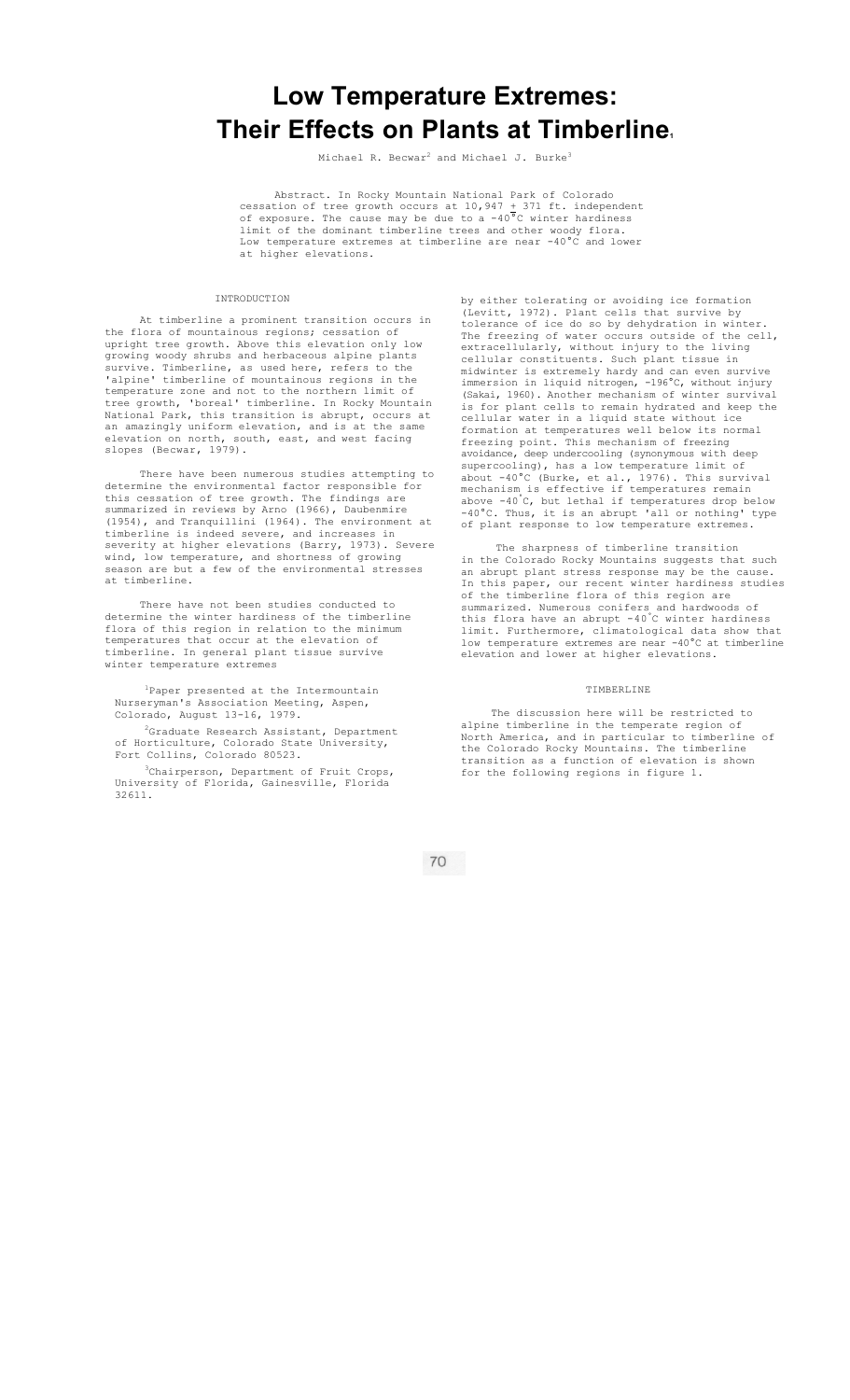

six mountainous regions in the western U.S. Percent closed forest values (open and closed circles) were calculated from contour lines on U.S. Geological Survey topographical maps at various elevations.

San Francisco Peaks, AR (35<sup>°</sup>N)<br>Rocky Mnt. Nat. Park, CO (40<sup>°</sup>N) Rocky Mnt. Nat. Park, CO Teton Nat. Park, WY (44°N) Yellowstone Nat. Park, WY (45°N) Glacier Nat. Park, MT (48° N) McKinley Nat. Park, AK (65°N)

Figure 1 shows two important features of timberline in these regions. First, the transition from closed forest to open alpine tundra is very abrupt in southern regions, Arizona and Colorado, and more gradual in northern regions, Montana and Alaska. In Colorado 80% of the transition occurs over a 500 ft. change in elevation. In contrast, in Alaska 80% of the transition occurs over a 2500 ft. change in elevation (fig. 1). Figure 1 also shows that timberline occurs at higher elevations in southern regions than in northern regions. In general the elevation of timberline decreases about 350 ft. per degree latitude in moving from south to north.

The elevation at which timberline occurs in Colorado is also independent of exposure. To determine this measurements were made on U. S. Geological survey topographical maps of Rocky Mountain National Park. The elevation of timberline was recorded at one mile intervals along the line forming the upper limit of the closed forest. The total distance covered in this manner was 110 miles. These data were averaged to give the following results:

|                           |  |  | 10,947 + 371 ft., all exposures included |                   |
|---------------------------|--|--|------------------------------------------|-------------------|
| 10,908 + 307 ft., north   |  |  |                                          | "                 |
| $11,035 + 278$ ft., south |  |  |                                          | $^{\prime\prime}$ |
| $10,911 + 392$ ft., east  |  |  |                                          | $^{\prime\prime}$ |
| $10,981 + 441$ ft., west  |  |  |                                          | $^{\prime\prime}$ |

It is unlikely that one environmental factor would cause timberline to be at 10,911 ft. on east facing slopes and that a different factor would cause it to be at a nearly identical elevation, 10,908 ft. on north facing slopes. The abruptness of the timberline transition in Colorado (fig. 1) and its uniformity of elevation over a large region independent of exposure suggest that one environmental factor is ultimately limiting tree growth.

#### TIMBERLINE LOW TEMPERATURE *EXTREMES*

There are few weather stations at the<br>elevation of timberline in Colorado. Those near elevation of timberline in Colorado. Those near this elevation have recorded low temperature extremes near -40°C (U.S. Dept. of Commerce, climatological data, 1967-1976). An extensive climatological study of the Niwot Ridge area of the Colorado Rocky Mountains by Barry (1973) showed the extreme minimum temperature at 10,000 ft. was -37°C over a eighteen year period. In general there was a 3°C/l000m lapse rate in average yearly extreme temperatures with increasing elevation in this region. This is in close agreement with studies of Baker (1944) on temperature lapse rates in mountainous regions. His results suggest a 5°C decrease in average minimum temperature per 1000m gain in elevation.

Although duration of low temperature, shortness of growing season, has been implicated as a cause of timberline (Tranquillini, 1964) low temperature extremes have not. This may be due to the fact that there has not been a systematic study of the winter hardinss of the timberline flora of the regions discussed here.

 $71$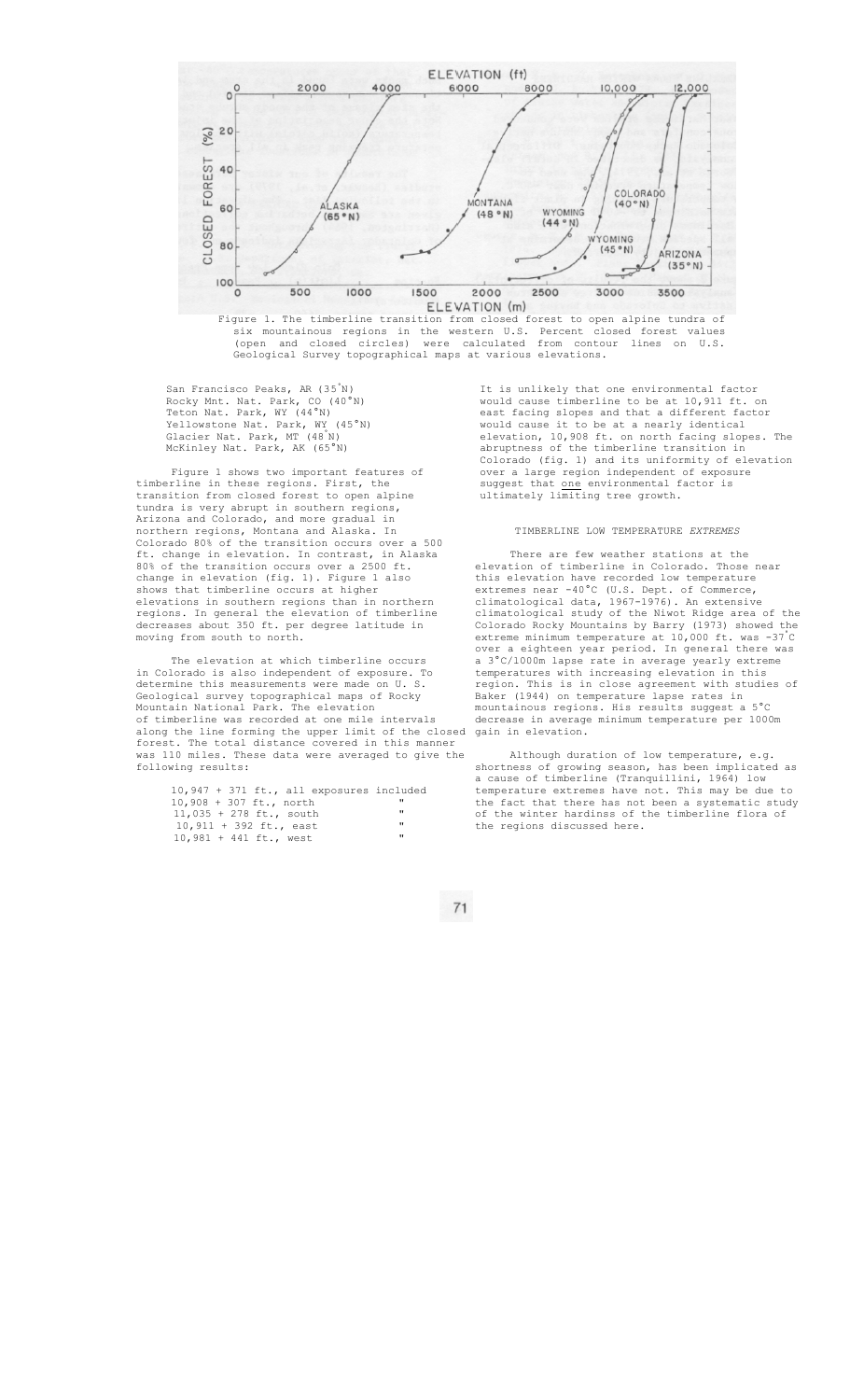#### TIMBERLINE FLORA WINTER HARDINESS

Winter hardiness studies were conducted on numerous conifers and woody shrubs native to the Colorado Rocky Mountains. Differential thermal analysis, as described in detail elsewhere (George et al., 1974), was used to detect low temperature freezing near -40°C. Such low temperature freezing in plant tissue limits its hardiness to -40°C (Burke, et. al, 1976). Hardiness determinations were also made on all species studies to determine at what temperature injury occurred.

Figure 2 shows the results of differential thermal analysis studies on tree and shrub species native to Colorado and having an elevational limit at or just below timberline. Peaks in the freezing profiles indicate the freezing of water. All species have a large peak near -10°C which is not injurious to the tissue in midwinter. The presence of freezing peaks near -40°C indicate the freezing of deep undercooled tissue water.



flora native to Colorado Rocky Mountains. Peaks on freezing profiles indicate the freezing of tissue water. Solid circles on the temperature scale indicate the injury temperature (Becwar et al. 1979).

Such peaks were found in the stem and leaf tissue of numerous conifers studied and in the stem tissue of the woody shrubs studied. Note the close association of the injury temperature (solid circle) with the low temperature freezing peak in all species.

The results of our winter hardiness studies (Becwar, et.al, 1979) are summarized in the following list. The elevation limits given are based on herbarium collections (Harrington, 1964) throughout the entire state of Colorado. (Asterisks indicate not found).

|                  |          | Peak    | Colo Elev. Low Temp. Freezing(°C)<br>Injury |
|------------------|----------|---------|---------------------------------------------|
| Species          | Limit(m) |         |                                             |
| (Conifers)       |          |         |                                             |
| Engelmann spruce | 3660     | $-39$   | $-45$                                       |
| subalpine fir    | 3660     | $-40$   | $-40$                                       |
| limber pine      | 3660     | $-46$   | $-45$                                       |
| common juniper   | 3440     | $-38$   | $-40$                                       |
| Rocky Mnt.       |          |         |                                             |
| juniper          | 3350     | $-41$   | $-45$                                       |
| Douglas fir      | 3350     | $-40$   | $-40$                                       |
| lodgepole pine   | 3350     | $\star$ | $\star$                                     |
| blue spruce      | 2900     | $\ast$  | $\frac{1}{2C}$                              |
| ponderosa pine   | 2830     | $\ast$  | $-45$                                       |
| (Woody Shrubs)   |          |         |                                             |
| willow           | 4270     | $\star$ | $\star$                                     |
| kinnikinnik      | 3570     | $-37$   | $-35$                                       |
| Rubus sps.       | 3570     | $-39$   | $-40$                                       |
| buffaloberry     | 3510     | $-40$   | $-45$                                       |
| wax currant      | 3470     | $-40$   | $-40$                                       |
| Mnt. maple       | 3200     | $-39$   | $-40$                                       |
| snowberry        | 3200     | $-39$   | $-35$                                       |
| sagebrush        | 3080     | $-34$   | $-35$                                       |
| Mnt. mahogany    | 3050     | $-38$   | $-40$                                       |
| ninebark         | 3050     | $-40$   | $-4.0$                                      |
| snakeweed        | 3050     | $-38$   | $-35$                                       |
| bitterbrush      | 2740     | $-38$   | $-40$                                       |
| skunkbrush       | 2740     | $-39$   | $-40$                                       |
| wild grape       | 2130     | $-40$   | $-40$                                       |
|                  | SUMMARY  |         |                                             |

Our results show that in Colorado the timberline transition is abrupt and at an amazingly uniform elevation in Rocky Mountain National Park. This suggests that there is one limiting factor causing the cessation of tree growth in this region. The sharpness of this transition suggests that an abrupt plant stress response to the gradually worsening environment at higher elevations may be the cause. Numerous winter hardiness studies have shown that freezing avoidance to -40°C is a common characteristic in many temperate zone woody plants. This is an abrupt giant stress response; injury occurs below -40 C but not above. The finding of this -40°C winter hardiness limit in the timberline flora, and the

 $72$